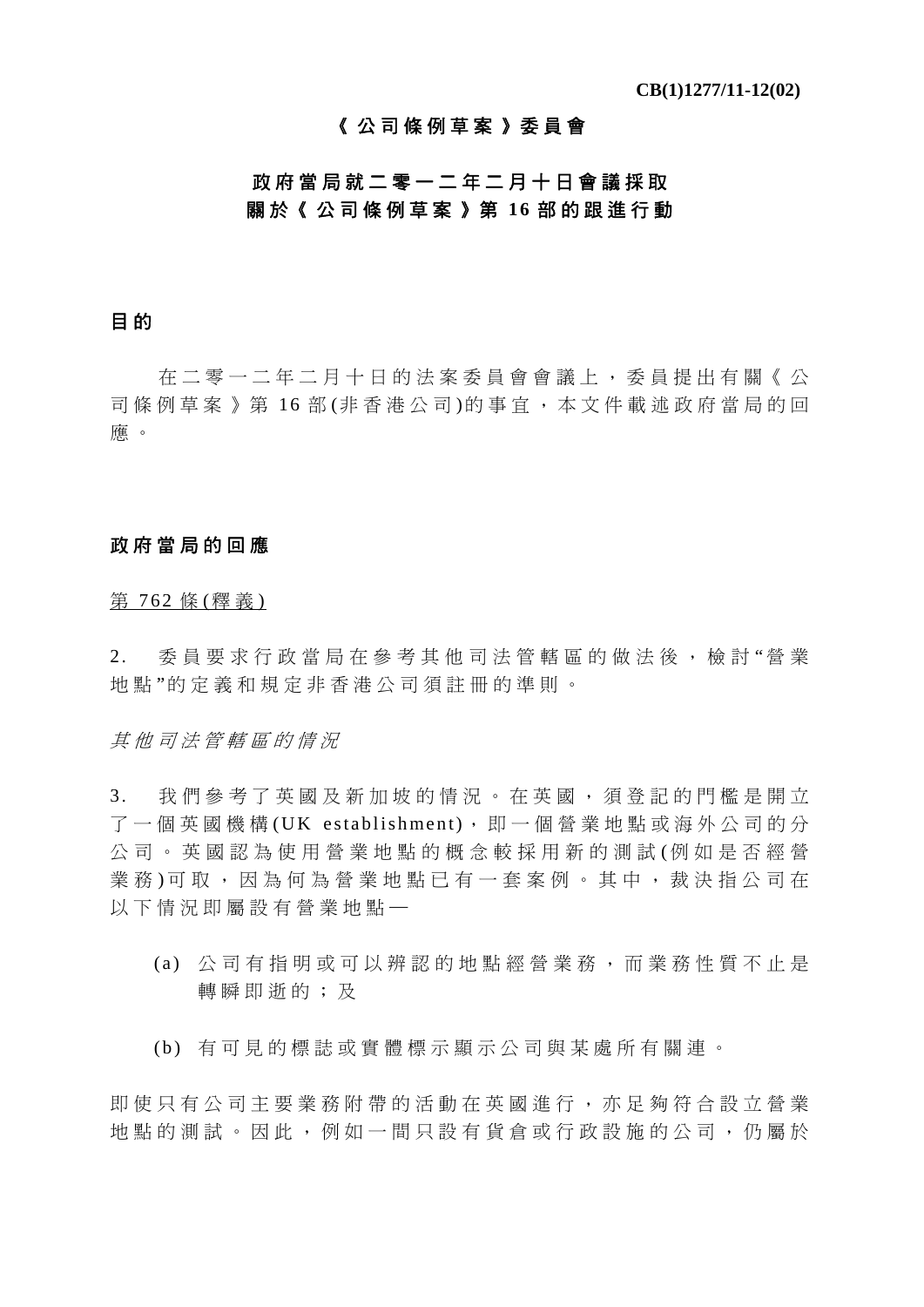設 立 了 營 業 地 點 , 在 英 國 須 要 註 冊 <sup>1</sup> 。 不 過 , 英 國 《 2006 年 公 司 法 》 內並沒有營業地點的定義。

4. 新加坡採用混合的門檻,包括經營業務及設立營業地點 (新加坡 《 公司法 》 第 365 條 )。雖然法例內有 "經營業務 "的定義 (新加坡《公 司法》第 366 條 ), 但並沒有"營業地點"的定義。新加坡《公司法》 第 365 及 366 條載於 附 件 **A**(只有英文版 )。

《公司條例》下的情況

1

5. 在《公司條例》下,在香港以外地方成立為法團的公司的註冊門 檻一向是設立營業地點,這與英國的情況一致。"營業地點"的定義在 過去多年曾經演變<sup>2</sup>,現時在《公司條例》第 341 條中定義為"包括股 份過戶處或股份登記處,但不包括附表 24 指明的辦事處"。附表 24 載述"營業地點"的定義所不包括的地點,即銀行在獲得金融管理局 根據《銀行業條例》 (第 155 章 )第 46 條作出的批准而設立或維持經營 的本地代表辦事處。

6. 註冊門檻在過去多年曾作檢討。在二零零零年,公司法改革常務 委員會建議不改變註冊門檻。當時意見認為難以就 "經營業務 "作出定 義。此外,委員會留意到在新加坡有意見認為,與"營業地點"的測 試相比, "經營業務"的測試存有不確定性,導致公司須註冊以策萬 全 。

7. 基於以上考慮,我們不建議修改《公司條例草案》中的註冊門 檻,即建議維持"設立營業地點"的測試。至於"營業地點"的定

<sup>&</sup>lt;sup>1</sup> 諮詢文件"Reforming The Law Concerning Oversea Companies"第 23 段 (一九九九年十 月 )。

 $^2$  在 《 2004 年公司(修訂)條例 》以前,"營業地點"的定義為包括"股份過戶處或股份登 記處,以及任何用作製造或儲存任何貨品的地方,但不包括該公司不用作處理任何 產生法律義務的業務的地點"。《2004年公司(修訂)條例》將有關定義修訂至現時的 版本,以避免原來表述的但書中需以雙重否定以排除公司不用作處理業務的地點。 有關修訂亦在定義中剔除已過時的"用作製造或儲存任何貨品的地方"。再者,有關 修訂採納了有關團體代表提出,有關海外銀行的代表辦事處已受香港金融管理局監 管,及其根據《銀行業條例》有責任註冊方面的意見。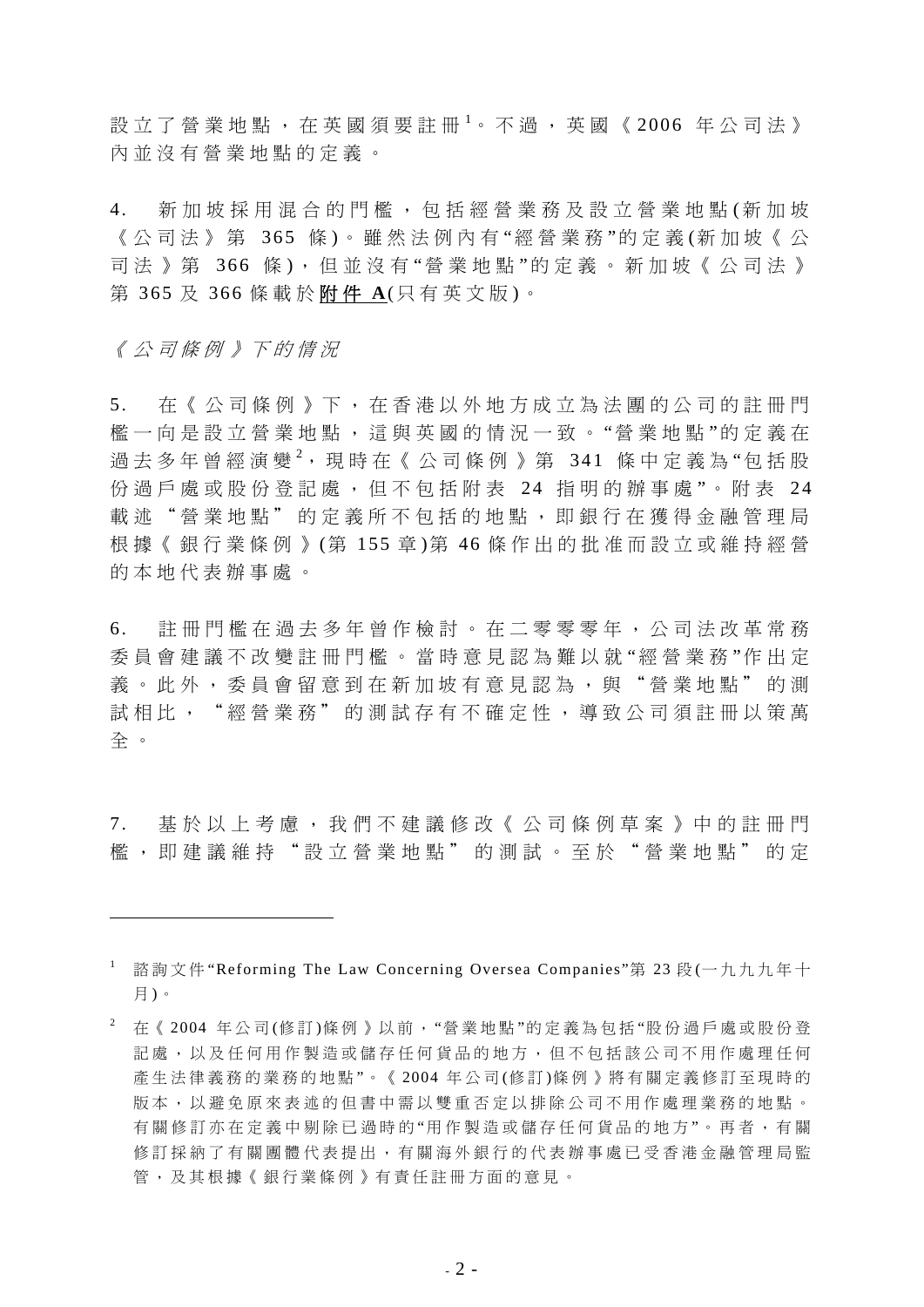義,由於就何為已設立"營業地點"已有一套穩定的案例(見附件 **B**),我們建議不修訂《公司條例草案》中現時與《公司條例》一致的 定義。

### 第 765 條 (非香港公司的註冊)

8. 有建議重述《公司條例》第 333AA(1)條, 該條文明訂處長備存 非香港公司登記冊的責任。就此,我們已在《公司條例草案》內特設 分部 一第 2 部第 3 分部 一以就與公司登記冊有關的事宜訂定條文。 《公司條例草案》第 26 條訂明處長須備存關於公司的紀錄。在第 2 部中, "公司"在第 19 條定義為包括根據《公司條例草案》註冊的非 香港公司,以及根據《公司條例》第 333AA 條備存的登記冊內的公 司。 按 第 26(1)及(2)條, 有關紀錄已包括根據《公司條例草案》註冊 的紀錄,及在《公司條例》下為公司登記冊備存的紀錄。

9. 基於以上考慮,我們認為《公司條例》第 333AA(1)條的責任已 在《公司條例草案》第 26 條訂明。

### 第 778 條 (董事可修改不符合某些規定的帳目)

10. 委員提議將非香港公司根據第 778(4)條向處長交付預警陳述的時 限延長至超過七日,因為與本地公司相比,非香港公司可能需要較長 時間提交該陳述。鑑於委員的提議,我們會提出委員會審議階段修正 案,以 "15 日 "取 代 " 7 日 "的時限。

### 第 783 條(註冊非香港公司的獲授權代表須將解散一事通知處長)

11. 委員提議為獲授權代表加入免責辯護,以處理該人確實不知道非 香港公司解散一事的情況。鑑於委員的提議,我們會提出委員會審議 階段修正案,如該人不知道並沒有理由相信公司已解散,即屬免責辯 護 。

#### 第 788 條 (批准申請的條件)

12. 有關注指,如非香港公司暫時在香港沒有營業地點,而在那一刻 在公司登記冊中被除名,該公司將不能根據第 788 條恢復註冊 (因 並 不能符合第 788(2)(a)條 )。鑑於以上關注,我們會提出委員會審議階 段修正案以修訂第 788(2)(a)條,使恢復註冊的條件為該非香港公司在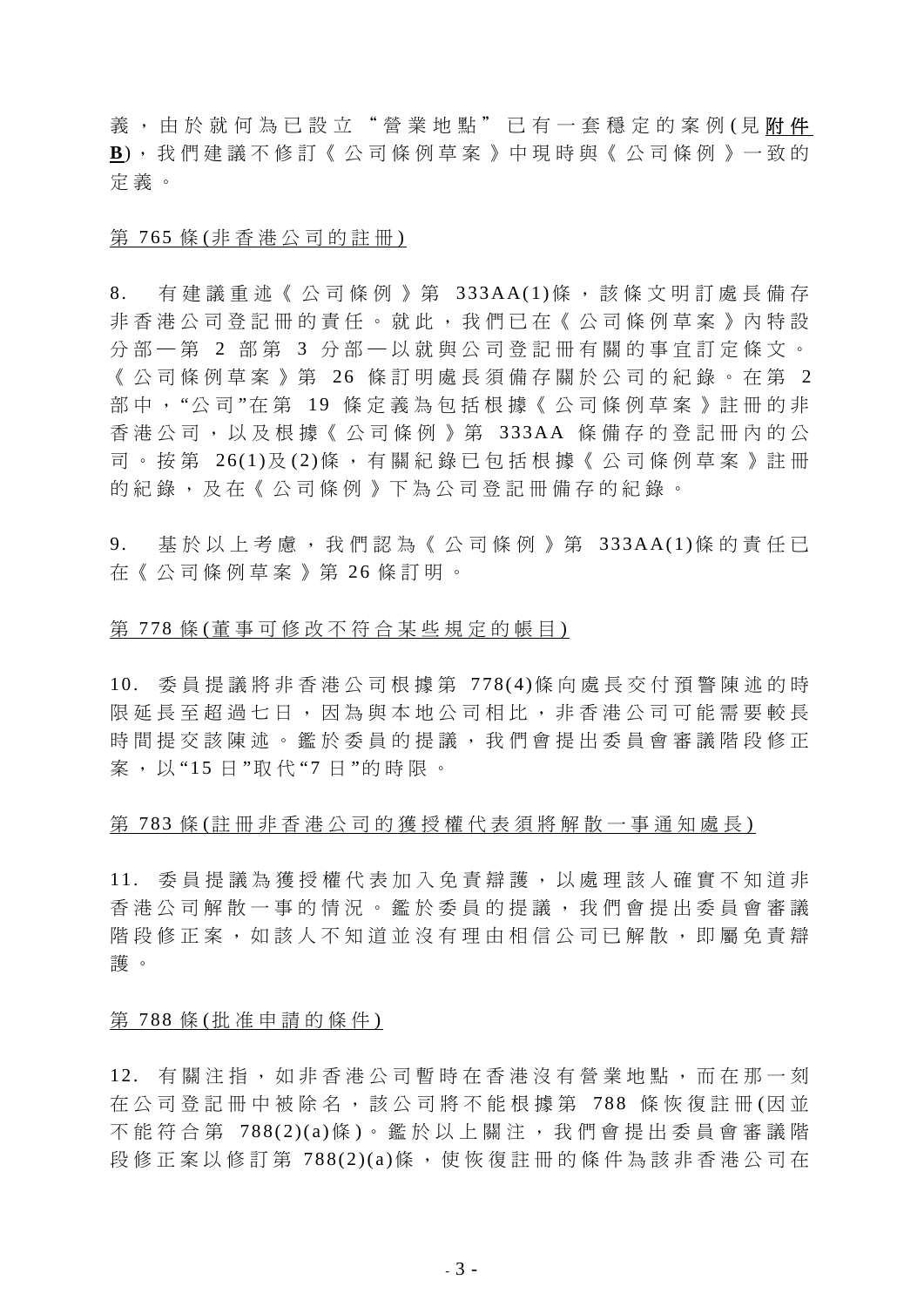根據第 787 條提出申請時在香港設有營業地點,以及在該公司在公司 登記冊中被除名的時間前六個月內的任何時間,曾在香港設有營業地 點 。

## 財經事務及庫務局

公司註冊處

二零一二年三月九日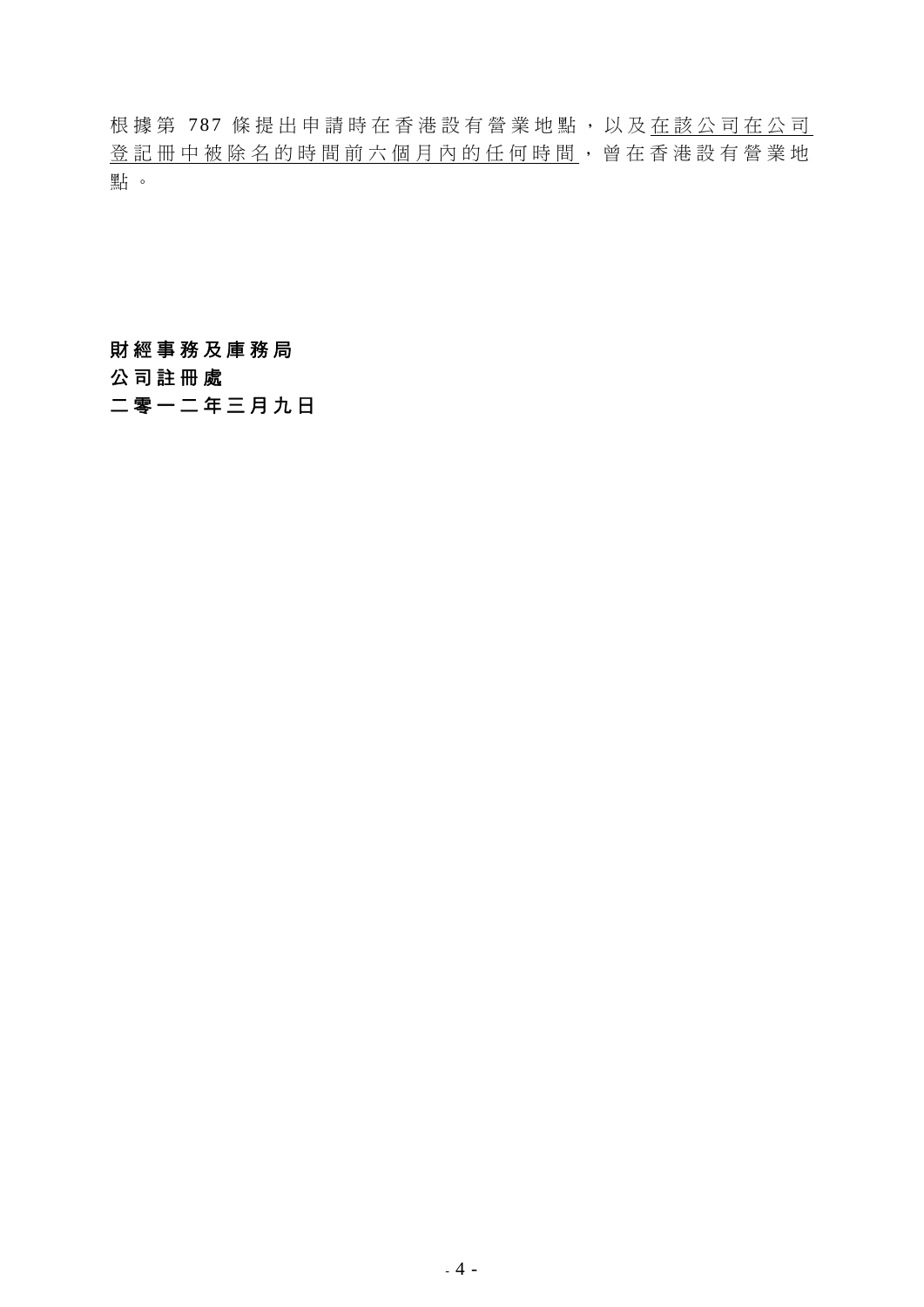## **Singapore Companies Act**

## **Foreign companies to which this Division applies**

**365.** This Division applies to a foreign company which, before it establishes a place of business or commences to carry on business in Singapore, complies with section 368 and is registered under this Division.

*[13/87]* 

## **Interpretation of this Division**

**366.** —

(1) In this Division, unless the contrary intention appears —

 "agent" means the person named in a memorandum of appointment or power of attorney lodged under section 368(1)(*e*) or 370(6) or under any corresponding previous written law;

 "carrying on business" includes administering, managing or otherwise dealing with property situated in Singapore as an agent, legal personal representative, or trustee, whether by employees or agents or otherwise, and "to carry on business" has a corresponding meaning.

### *[8/2003]*

- (2) Notwithstanding subsection (1), a foreign company shall not be regarded as carrying on business in Singapore for the reason only that in Singapore it —
	- (*a*) is or becomes a party to any action or suit or any administrative or arbitration proceeding or effects settlement of an action, suit or proceeding or of any claim or dispute;
	- (*b*) holds meetings of its directors or shareholders or carries on other activities concerning its internal affairs;
	- (*c*) maintains any bank account;
	- (*d*) effects any sale through an independent contractor;
	- (*e*) solicits or procures any order which becomes a binding contract only if such order is accepted outside Singapore;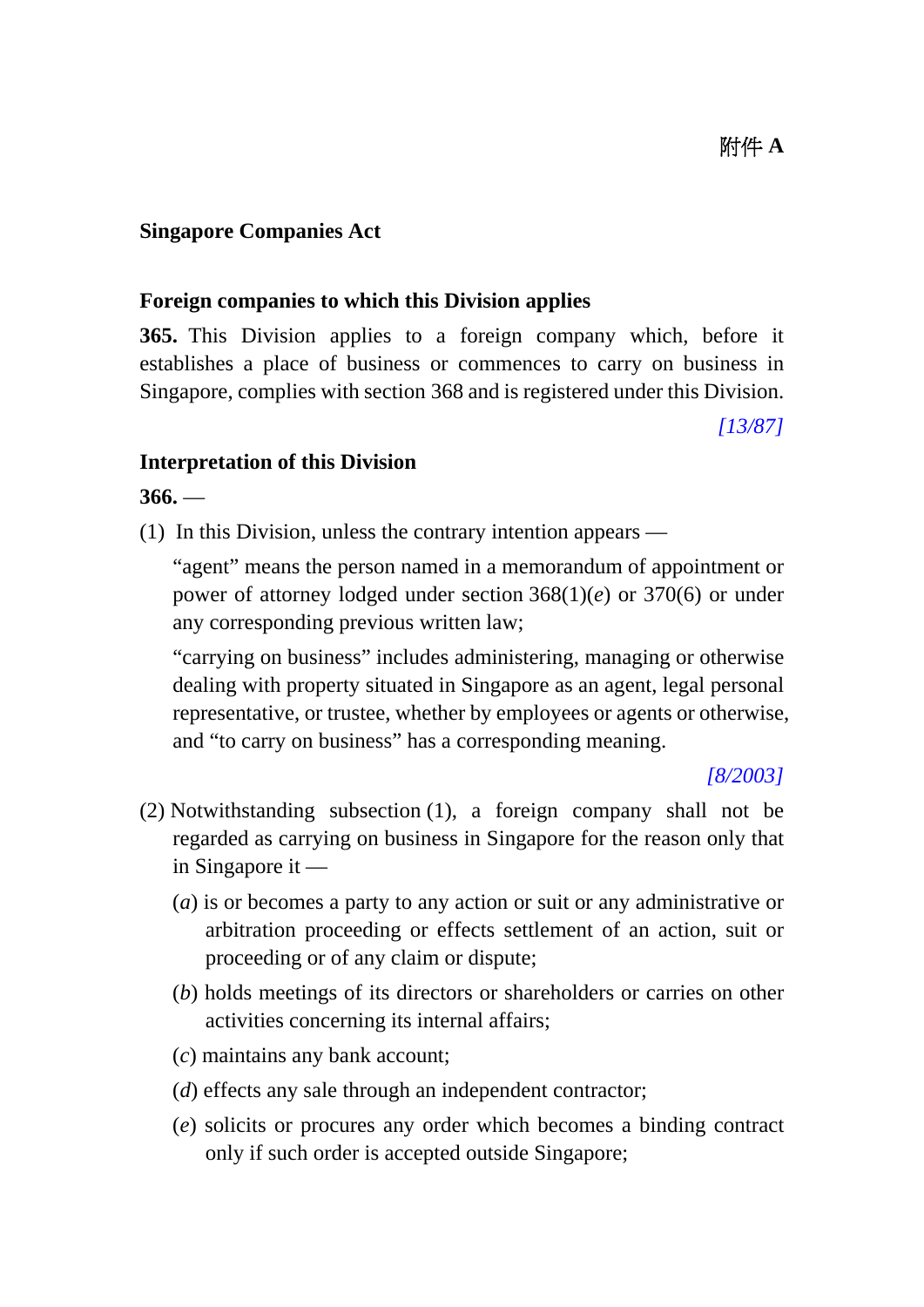- (*f*) creates evidence of any debt or creates a charge on movable or immovable property;
- (*g*) secures or collects any of its debts or enforces its rights in regard to any securities relating to such debts;
- (*h*) conducts an isolated transaction that is completed within a period of 31 days, but not being one of a number of similar transactions repeated from time to time;
- (*i*) invests any of its funds or holds any property;
- (*j*) establishes a share transfer or share registration office in Singapore; or
- (*k*) effects any transaction through its related corporation licensed or approved under any written law by the Monetary Authority of Singapore, established under the Monetary Authority of Singapore Act (Cap. 186), under an arrangement approved by the Authority.

*[38/98; 8/2003]*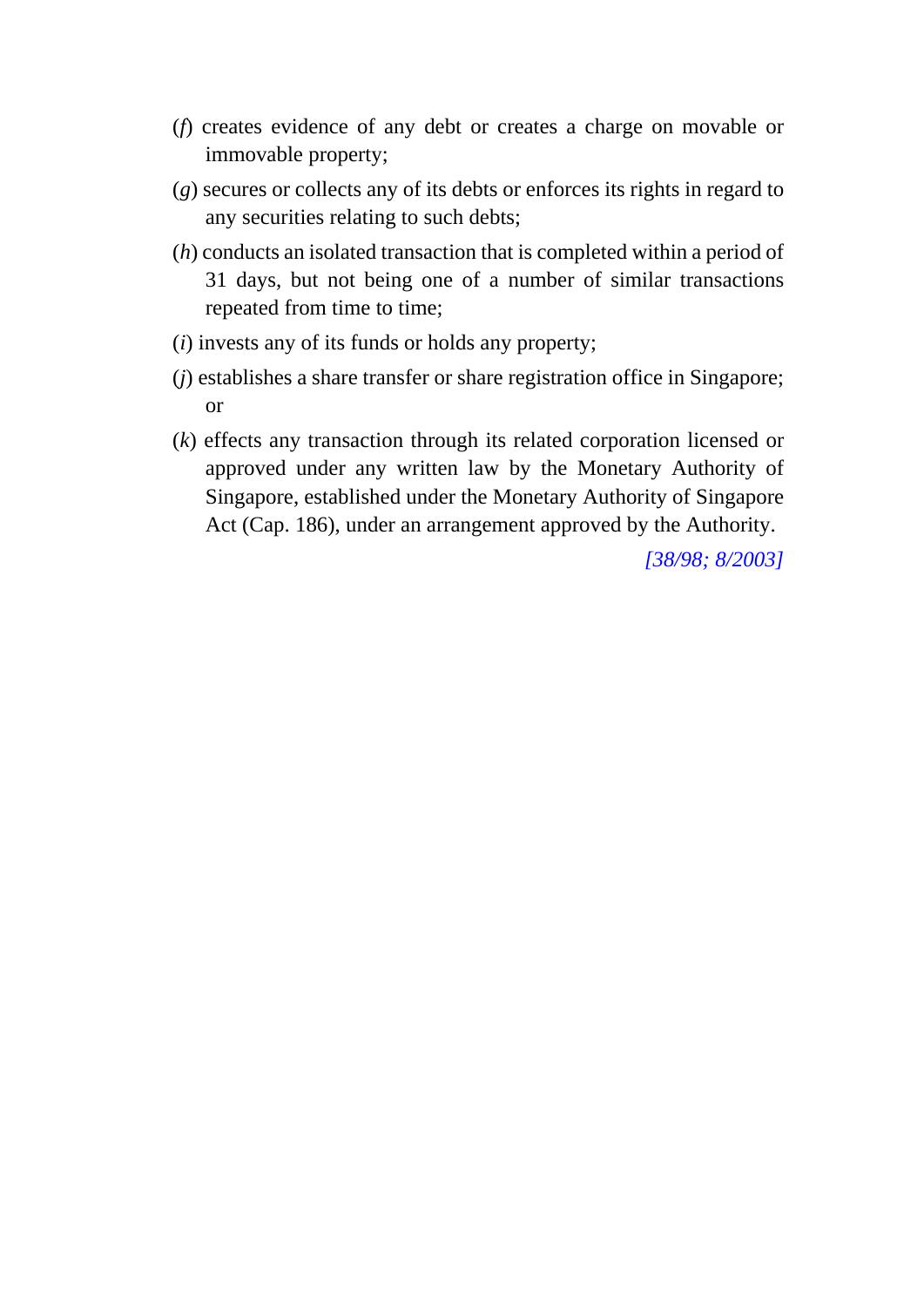### 附 件 **B**

### 有 關 **"**營業地點 **"**定義的案例

- 英國就何謂已設立營業地點有一套案例。
	- 在 *Lord Advocate v Huron and Erie Loan and Savings Co* [1911] SC 61 一案中, 根據有關事實裁定公司在英國經營 業務但沒有在英國設立營業地點。在考慮"設有營業地點" 的意義時,主席閣下在第 616 頁表示:

"… "經營業務 "與 "設立營業地點 "是 兩 回 事。如 立 法 機 關 的 意 思 是這些要求適用於所有在英國經營業務的外國公司,它可以非 常容易地表明。因此,我所得的結論是,當立法機關選用"設立 營業地點 "一詞,即表示它的意思有別於 "經營業務 "…因此我在 裁決中只看有關字詞如何被使用。有關字詞對我來說清楚地指 出,公司必須有我所說的其自己的本地處所。"

- 在 *South India Shipping Corp. v. Export-Import Bank of Korea* [1985] All E.R. 219一案中,一間來自韓國的銀行在 倫敦租用物業營運分行。該分行沒有進行銀行交易,但進 行附帶活動,例如整理及分發資料、鼓勵英國和韓國之間 的貿易,以及與其他在倫敦的銀行或財務機構聯繫。該韓 國銀行被裁定在英格蘭設有營業地點。 Ackner L.J.裁定銀 行在英格蘭的活動無需屬其業務的重大或至關重要的部 分,其主要經營目標的附帶活動已足以建立對該公司的司 法管轄權。
- 至於設立營業地點的意義,Oliver L.J.在 *Re Oriel Ltd.* [1986] 1 W.L.R. 180 at 184 一案中表示 :

"它不只包涵在指明地點開設營業地點的意思,作為該公司業 務的地點亦要有某程度的持續性及可辨認性。以我看來,有 關概念或多或少是一個持久的地點,雖然不一定是由公司擁 有甚或是租用,但最少與公司有關聯,而公司慣常地或某程 度上固定地在那裏淮行業務。"

 在香港,何謂營業地點的問題,已按和英國的情況大體上一致 的考慮而有定案。